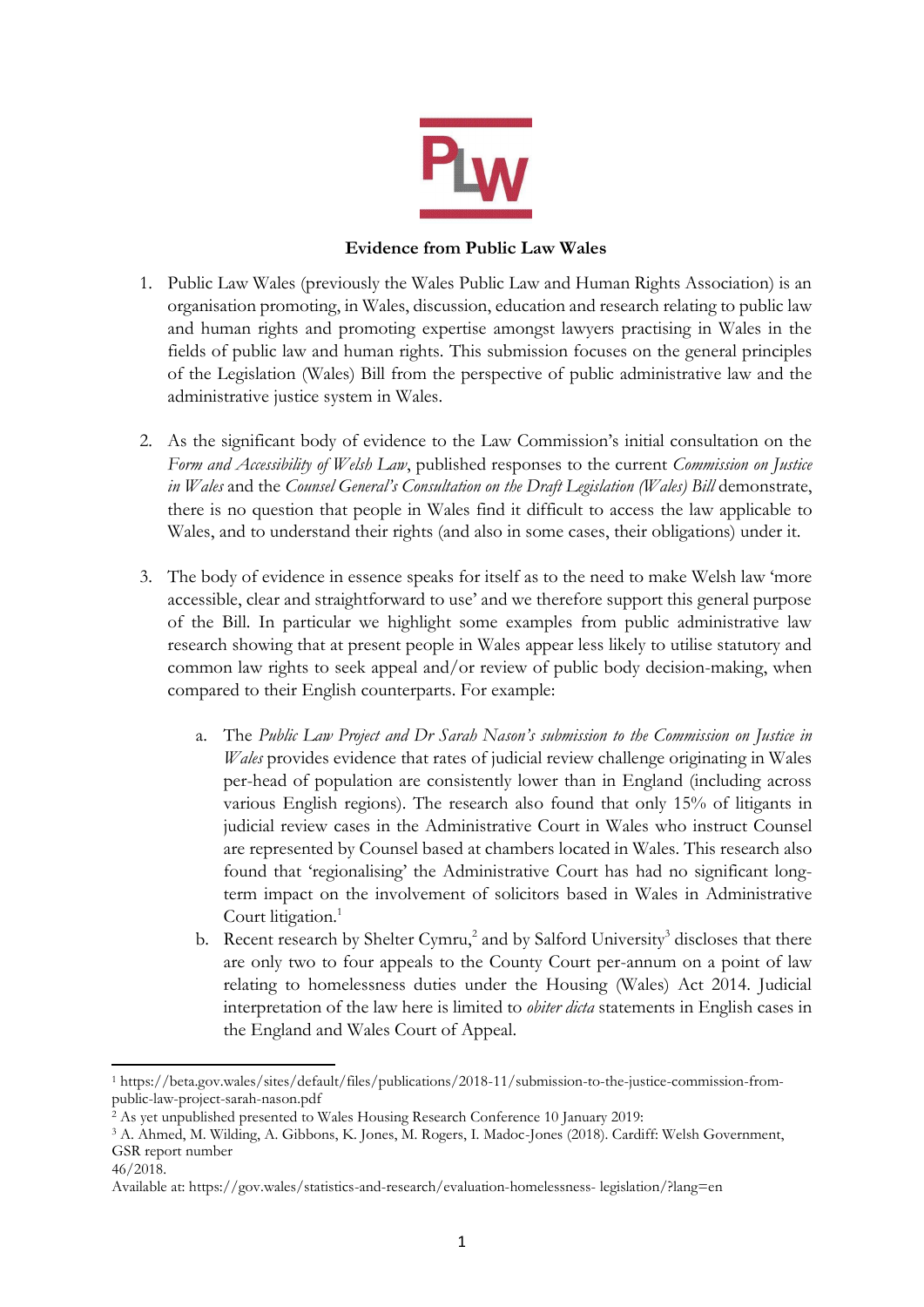- c. In various workshops involving a range of 'stakeholders' in the administrative justice system, the view has been expressed that people in Wales (especially the most vulnerable, and most likely to come into regular contact with administrative justice) are not aware of their rights, and most specifically not aware of their rights under Welsh law. There are particular difficulties in the field of education law. The research (which is still in its comparatively early stages) has found examples of statutory rights to redress (e.g., under housing law applicable to Wales) that are barely ever used.<sup>4</sup>
- 4. This is from the perspective of individuals, but there are also problems of accessibility, clarity and simplicity from the perspective of public bodies in Wales. The 2014 *Williams Report on Public Service Governance and Delivery in Wales*, recommended that the Assembly: 'Review existing legislation to ensure that it simplifies and streamlines public-sector decision-making rather than imposing undue constraints on it or creating complexity; and either repeal such provisions or clarify their meaning and interaction'.<sup>5</sup> Welsh public administrative law is difficult to navigate, both for individuals and for public bodies.
- 5. Public administrative law is often seen as a Cinderella area of law (and often barely seen as a system of justice at all) despite affecting more people, more regularly, than criminal justice.<sup>6</sup> Administrative justice is also significantly devolved to Wales, in light of this the proposed taxonomy of Codes of Welsh Law, is significantly a taxonomy of Welsh public administrative law.
- 6. We submit that a statutory duty to keep Welsh law under review is especially important here, as areas of administrative law and administrative justice are particularly susceptible to political short-termism (and so-called 'ad hocery'), to the detriment of articulating a principled and clear approach to public administration (and consequentially to social justice).<sup>7</sup> However, there are a number of issues we wish to raise that are particularly important in the context of public administrative law.

## **A permanent change to our law-making process**

5

7. As the earlier oral and written evidence of constitutional and legislative experts has proposed, it is not clear that the Bill as drafted can achieve the objective of making a permanent change to the law-making process. The Explanatory Notes to the Bill state: 'The Code is not intended to be a legal instrument in its own right but rather a means of collating and publishing the law more effectively'. The proposed taxonomy anticipates that this is to be done by collecting and collating existing law under the specific topic-based Codes (Education, Housing, Planning etc). The Code will not (generally) be a single

<sup>4</sup> From research workshops under Nuffield Foundation funded research: Paths to Administrative Justice in Wales (Sept 2018 to Feb 2020):<http://www.nuffieldfoundation.org/paths-administrative-justice-wales> and see Sarah Nason, *Administrative Justice: Wales' First Devolved Justice System* (December 2018) http://adminjustice.bangor.ac.uk/research-report.php.en

<sup>6</sup> See e.g., Nason (n 4) and Committee for Administrative Justice and Tribunals in Wales (CAJTW) in its 2016 *Legacy Report: Administrative Justice, A Cornerstone of Social Justice in Wales: Reform priorities for the Fifth Assembly* https://gov.wales/docs/cabinetstatements/2016/160729cornerstoneofsocialjustice.pdf

<sup>7</sup> Michael Adler, 'The rise and fall of administrative justice: A cautionary tale' 8(2) *Socio-Legal Review* (2012) and Tom Mullen, 'Access to Justice in Administrative Law and Administrative Justice' in Palmer, Cornford, Marique and Guinchard (eds), *Access to Justice: Beyond the Policies and Politics of Austerity* (Hart Publishing 2016).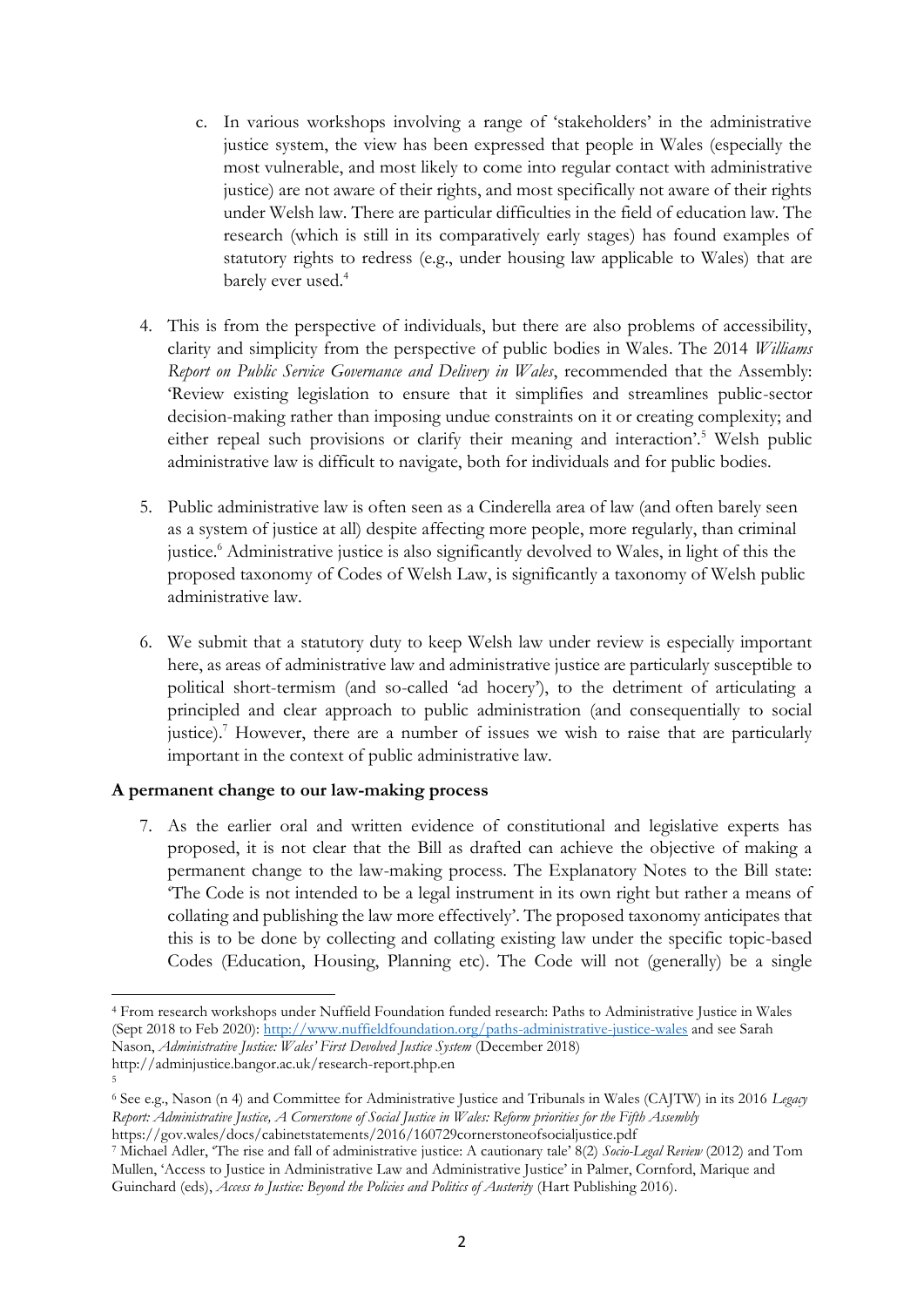legislative instrument but a collection of existing enactments, retaining distinctions between primary and secondary legislation and guidance. To effect permanent change to processes, something more will be needed, for example in terms of the Assembly's role in scrutinising how legislation, including new legislation, is being incorporated into Codes, and/or further provisions intended to tackle the proliferation of secondary legislation.

#### **Codification - only the first step towards accessibility**

- 8. There is great value to legal professionals in having a collection of legislative sources, and this could over time begin to compensate for the difficulties of having few (if any) academic and practitioner texts across the topics of Welsh law. However, based on our collective research into the experiences of 'users' of the administrative justice system in Wales, this would not render the law more accessible to non-professionals – especially for example homeless persons and particular social housing tenants, or parents of children with additional learning needs and healthcare needs. One reason for this is of course is legislative language, another is that users of the administrative justice system tend to have multiple problems that could easily cut across for example, Codes of Education, Health, Housing and Public Administration. People will need something more than a collected Code of legislation in order to be able to properly navigate and seek enforcement of their public administrative law rights.
- 9. The Bill does not impose a duty to seek simplification of the law in terms of drafting styles, and indeed such a duty would likely be unrealistic given that legislation which has the most impact on ordinary people's lives (entailing a balance say between individual rights/interests and the broader public interest) may be necessarily complex. Likewise, as has been recognised by other evidence submissions, the Codes are not primarily directed at ordinary people, but at legal and other professionals.
- 10. Our concern here is that, again from research workshops/user feedback, attempts to simplify Welsh law (especially in the areas of housing and homelessness, and additional learning needs) have been used, or are proposed to be used, as justification for cutting advice and advocacy services. In the area of public administrative law, where there can already be a significant power imbalance between individuals and public bodies (to some extent actual, to some extent perceived), reduction in the availability of publicly funded suitably independent advice/advocacy services is especially detrimental. In many cases the system for seeking redress against public body decision-making only functions effectively because of access to independent intermediaries. Various evidence draws a correlation between access to affordable legal advice, the incidence of public law challenges and resultant improvements to public administration.<sup>8</sup> There is potential for codification to reduce costs by making the law more accessible to professionals, but for individual people the need for assistance, advice and advocacy will still be very real.

## **Codes, cases and commentary**

11. There is a notable dearth of academic and practitioner commentary on Welsh law. As Bargenda and Wilson-Stark have put it: 'Welsh lawyers have a dearth of textbooks to look

<sup>8</sup> See e.g., L. Platt, M. Sunkin and K. Calvo, 'Judicial Review Litigation as an Incentive to Change in Local Authority Public Services in England and Wales' (2010) 20 (supp 2) *Journal of Public Administration Research and Theory* 243 and C. Hunter, D.S. Cowan, A. Dymond and S. Halliday, Reconsidering Mandatory Reconsideration [2017] *Public Law* 215.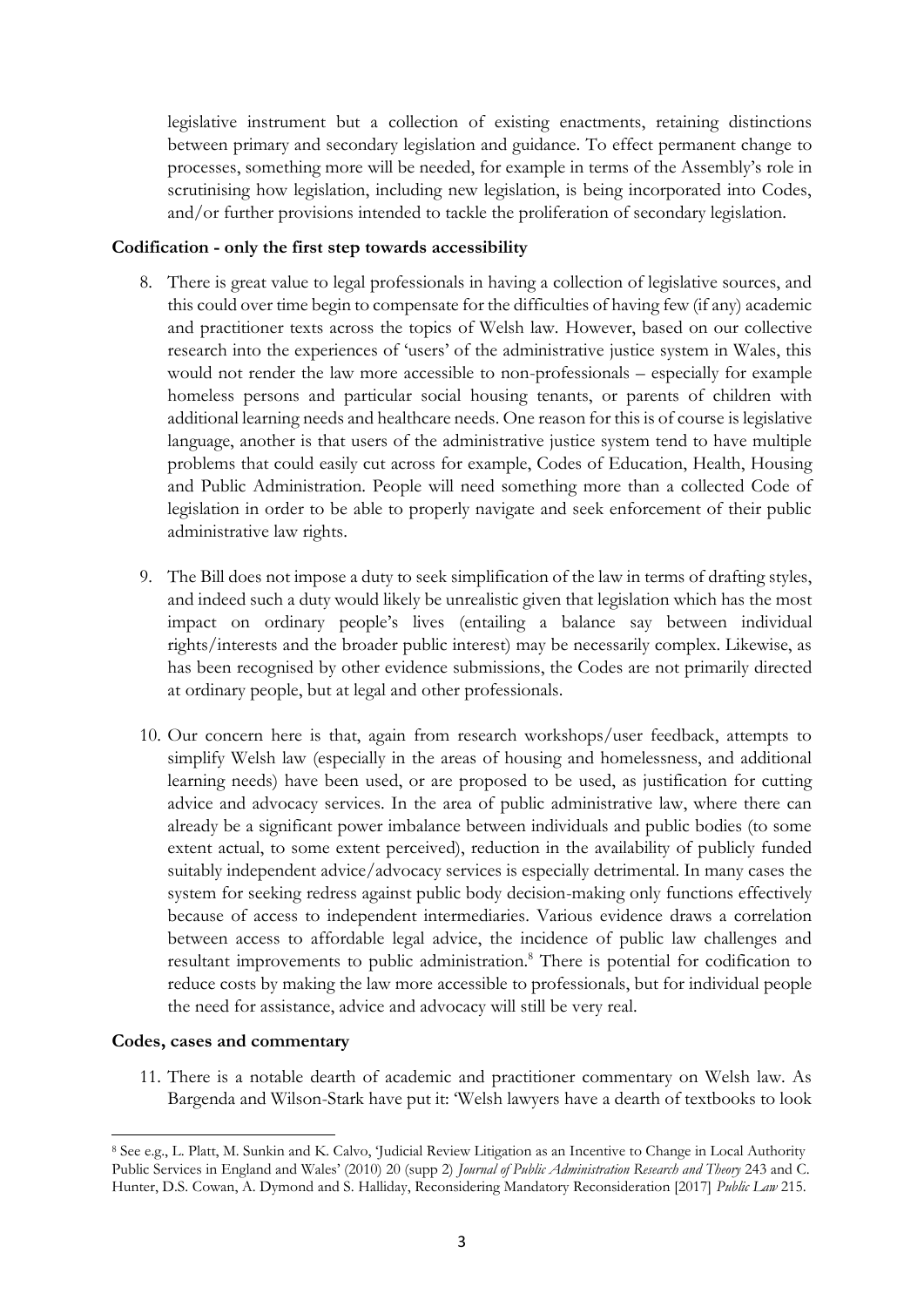to for guidance when the law is unclear. Having "so many excellent textbooks" has been cited as a reason why codification is not needed in Scotland. The best textbooks provide accessible digests of the law which cut down the time needed to wade through all the primary sources.' <sup>9</sup>Whilst a Code itself may not be particularly accessible to ordinary people, a modern clearly worded textbook (with the addition of online resources as is nowadays common) can prove crucial. However, the lack of incentive (and indeed the significant disincentive) for academics to develop textbooks on Welsh law, and to write commentaries for platforms such as the 'Law Wales' website has already been welldiscussed.

- 12. On balance it may be that codification could catalyse an increase in academic commentary (less wading through primary sources is needed prior to developing an accessible commentary/critique). On the other hand, the presence of Welsh Codes 'might' be postulated as yet another disincentive for academics to devote time to analysing Welsh law (a possible reverse of Bargenda and Wilson-Stark's view of the Scottish position).
- 13. The lack of academic, and to an extent also practitioner, commentary is compounded by a dearth of case law where public administrative law duties under Welsh legislation are given clear, authoritative, independent and impartial judicial interpretation. Again, research is beginning to uncover an informal approach to public law dispute resolution in Wales, whilst this can reduce costs and lead to early and satisfactory resolution of issues for individuals and public bodies, a side-effect can be lack of transparency and binding future precedents.<sup>10</sup>
- 14. In the area of public administrative law, the main body of generally applicable legal principles are still to be found in the common law of England and Wales. *The Public Law Project and Dr Sarah Nason's submission to the Commission on Justice in Wales* (looking specifically at judicial review claims) notes:

'...any attempt to categorise [judicial review] claims precisely as turning on matters of Welsh law and/or devolved Welsh policy, was fraught with difficulties. This is significantly due to the nature of public administrative law, where the general principles - that public body decisions must be lawful, procedurally fair, and reasonable - stem from the common law of England and Wales. Whilst these common law principles have often been described as generalised principles of statutory interpretation, the precise significance of the relevant statutory provisions to the case at hand varies greatly. Judicial review claims rarely ever include just one ground, more often than not multiple common law grounds are argued (including illegality, procedural impropriety and irrationality), regularly accompanied by particular forms of statutory illegality – breach of the UK wide Human Rights Act 1998 or Equality Act 2010, or of a particular piece of EU law.' <sup>11</sup>

15. The issue here, again as others have noted, is that the Welsh Codes will not seek to codify case law, yet they risk being seen as a fully comprehensive statement of the law on a particular subject area.

<sup>9</sup> A. Bargenda and S. Wilson Stark, 'The Legal Holy Grail? German lessons on codification for a fragmented Britain' (2018) 22(2) *Edinburgh Law Review* 183.

<sup>10</sup> See references at (n 4).

<sup>11</sup> See (n 1).